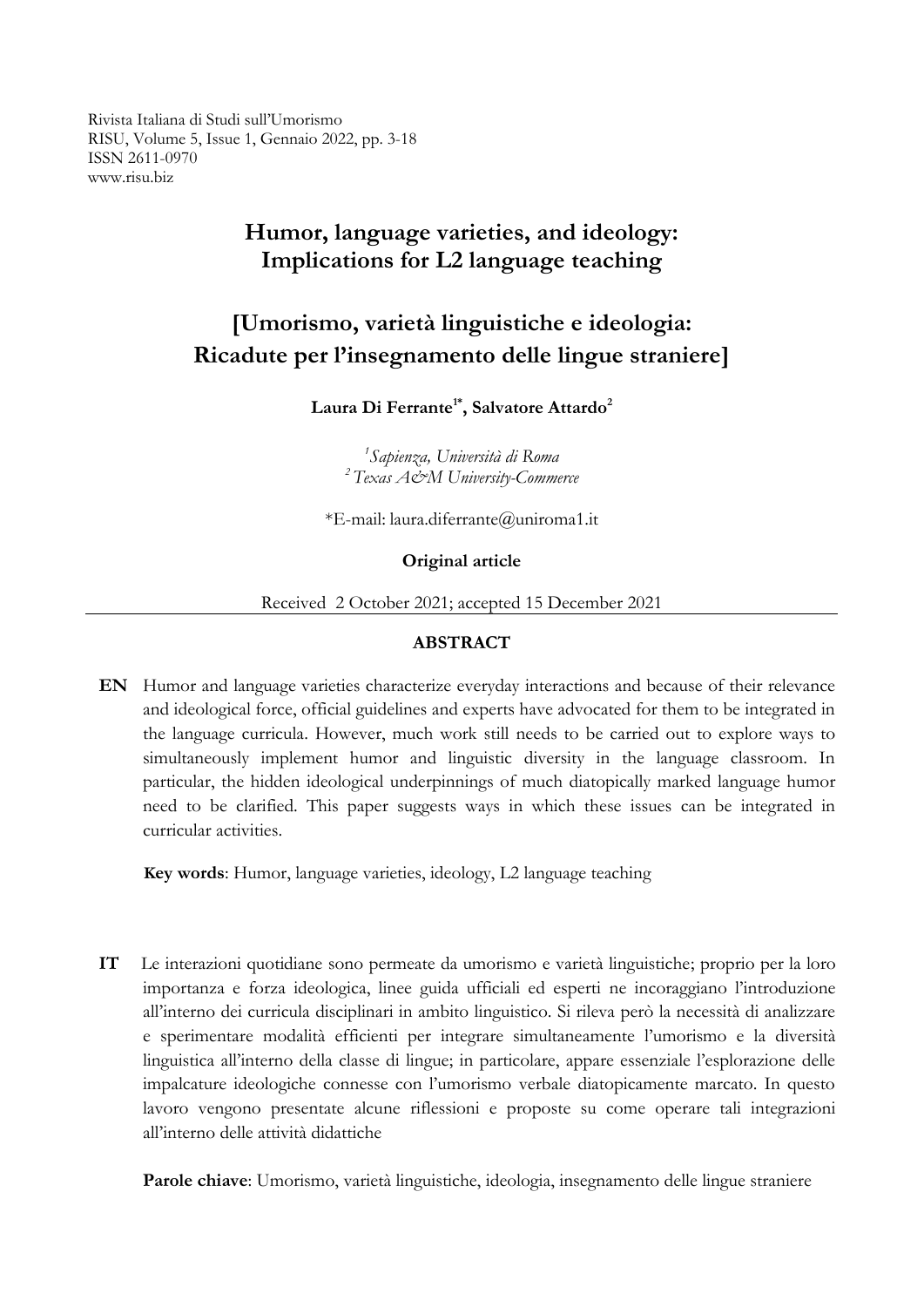## **1. Introduction**

Historically, the research on humor in the teaching of any academic discipline is dominated by optimistic and unsubstantiated claims that the use of humor in teaching improves learning. The empirical research however is much more cautious and shows that at best the use of humor improves the educational experience (students and teachers like humor) but it seems to have little if any effect on retention and learning (Attardo, 2020; Banas et al., 2011; Bell & Pomerantz, 2016; Frymier & Wanzer, 2021; McMorris et al., 1997; Martin et al., 2006). Some studies address foreign language teaching (e.g., Deneire, 1995; Schmitz, 2002; Wagner & Urios-Aparisi, 2011) directly and Vega (1989, 1990) claimed that humor should be treated as a fifth competence. Insofar as the L2 teacher wishes to provide a realistic and complete view of L2 use, obviously humor must be included, since not only all societies use humor, but it has been shown that teachers use humor frequently, albeit with significant variability (Attardo, 2020). While the mechanisms of humor are universal, each culture implements them differently, to some extent. So, while it may not be necessary to teach learners about incongruity, it would be necessary, for example, to teach an Italian learner about American knock-knock jokes, a genre of joke unknown in Italy.

The purpose of this paper is to explore some of the issues that arise when attempting to teach humorous text in a foreign language (Lx) classroom. Our argument is developed with two case studies using Italian and English with a particular focus on dialectal humor, but obviously our claim is general and extends to any language. Our argument is that if we wish to teach a language in compliance with the views that suggest that humor competence should be taught as well, then it is necessary to both teach about dialectal varieties and the ideologies underlying the relationship between the national language and the dialectal varieties themselves.

Despite the scant evidence of the effectiveness of humor to facilitate learning, there is a general consensus, at least pre-theoretically, that teaching humor is a valuable activity. Furthermore, as we will show, the understanding of humor is part of the expected competence taught by teachers in a Lx situation, for example as articulated by European and American educational authorities. This provides a different rationale for teaching humor or teaching humorous materials. In the following sections, we thus assume that teaching humor is a valid use of the teacher's and the students' time. This raises the question of what kind of humor to teach. We thus show some evidence that humor and language varieties belong in the language classroom bringing forth some of the challenges learners will face (see Bell, 2007). Finally, some teaching proposals and implications will be presented.<sup>1</sup>

## **2. Humor in the language classroom**

Studies on the role of humor in teaching additional languages are mostly rooted in the framework of motivation as a significantly relevant variable affecting learning (see, for example, Reddington, 2015; Tuncay, 2007) While there are no definitive findings on the relation between the use of humor in the classroom and the improvement of proficiency in the target second/foreign language, it has been shown that humor in the classroom increases humor competence in the target language/culture (see Deneire, 1995). This aspect is strongly related to a specific component of linguistic competence. The

<sup>&</sup>lt;sup>1</sup> The present work stems from a close collaboration between the two authors. For the specific concerns of Italian academy, Salvatore Attardo is responsible for section 1, 3, 4, 4.1 and Laura Di Ferrante is responsible for section 2, 3.1, 4.2, 5. Both authors would like to acknowledge Lucy Pickering's help in the transcription and analysis of the English dialogue.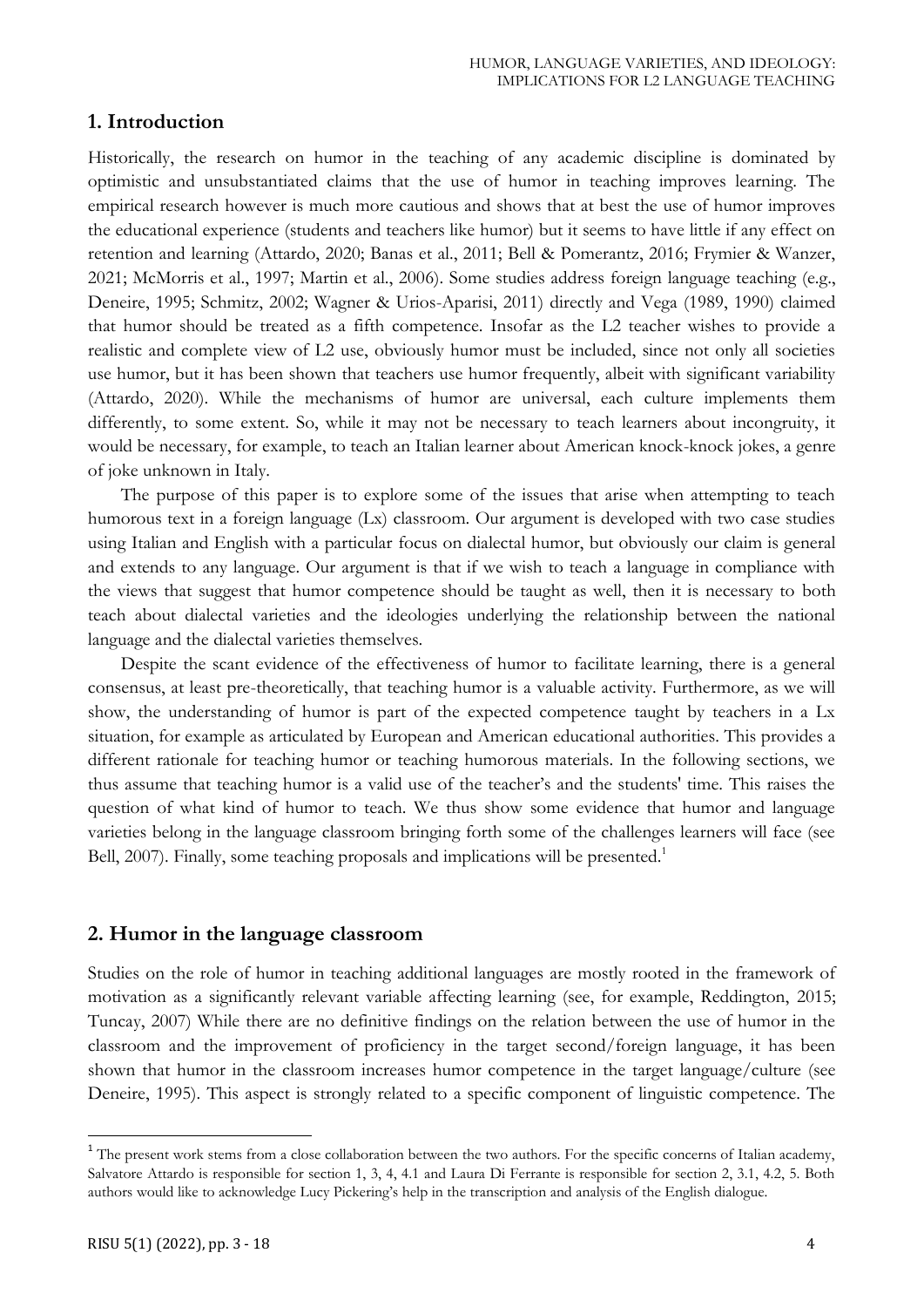Common European Framework of Reference for Languages (CEFR) (Council of Europe, 2020) mentions humor competence both implicitly and explicitly several times. For example, the C1 descriptor of Reading Correspondence, placed under the umbrella of Reading Comprehension, reads, "**Can understand** slang, idiomatic expressions and **jokes** in private correspondence" (p. 54, o*ur emphasis*) and a similar reference is also present in the C2 descriptor of Understanding as a Member of a Live Audience, which is under Oral Comprehension: "**Can get the point of jokes** or allusions in a presentation." (p. 50, o*ur emphasis*).

Even more, explicit references to humor competence can be found as a part of several descriptors at the C levels and in one case at the B2 level (emphases in the following citations are ours):

- "**Can exploit** idiom and **humour** appropriately to enhance the impact of the text." (p. 67, Written Production > Creative Writing > C2)
- "**Can incorporate** idiom and **humour**, though use of the latter is not always appropriate" (p. 67, Written Production  $\geq$  Creative Writing  $\geq$  C1)
- "**Can understand humour, irony and implicit cultural references and pick up nuances of meaning**" (p. 137, Sociolinguistic Competence > Sociolinguistic Appropriateness > C1)
- "**Can use with precision** colloquialisms, **humorous language**, idiomatic abbreviations and/or specialised register to enhance the impact of comments made in an online discussion" (p. 260, Supplementary Descriptors > Individual Descriptors > Online Conversation and Discussion >  $C2$
- **Can use humour appropriate to the situation (e.g. an anecdote, a joking or light-hearted comment)** in order to create a positive atmosphere or to redirect attention. (p. 261, Supplementary Descriptors > Individual Descriptors > Establishing a Positive Atmosphere > B2)

Similarly, in the Proficiency Guidelines of the ACTFL (2012; American Council on the Teaching of Foreign Languages), it is specified that "**Listeners at the Distinguished level can understand language such as that found in** classical theater, art films, professional symposia, academic debates, public policy statements, literary readings, and **most jokes and puns"** (p. 16). In parallel with the C levels of CEFR, the Distinguished level represents the highest proficiency level<sup>2</sup>

It turns out that humor is both a means to learning and a learning goal. This is clearly related to the very nature of humor, at least in reference to verbal humor: it is an object that is linguistically marked as well as culturally, pragmatically, sociolinguistically and also individually; as Gironzetti put it, "teaching humor can contribute to train learners to become intercultural speakers and to help them develop intercultural awareness" (2010, p. 128, *our translation*).

In order for verbal humor to be effective, both interlocutors need to be equipped with a matching *humor competence* (Attardo 1994, 2001, 2020; Raskin 1985), which comprises both the cognitive and linguistic abilities to process a text and the actual performance of the humor - in production and reception. Most of the literature on humor and language teaching has therefore focused on the ways in which such competence can be taught and acquired (see, for example, Bell, 2014; Hodson, 2014). While this particular focus on humor is still in its early stages, when referring to the teaching and learning of Italian as a second language, some interesting studies have represented steps forward in the

<sup>2</sup> From bottom up, the ACTFL levels are Novice low, mid, high, Intermediate low, mid, high, Advanced low, mid, high, Superior, Distinguished; while the CEFR's are A1, A2, B1, B2, C1, C2.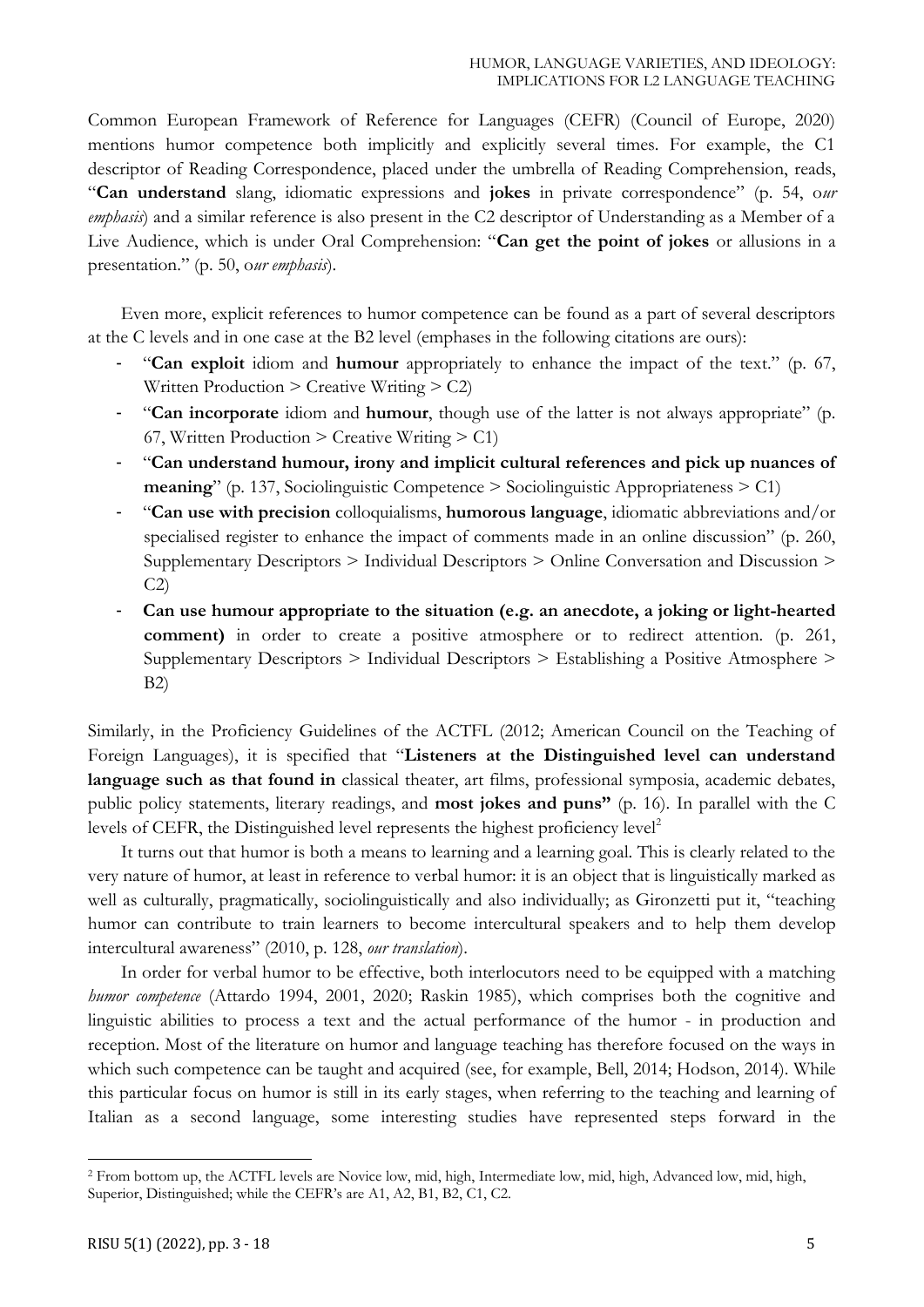understanding of some specific traits of Italian humor. These specific traits range from explicit pragmalinguistic expressions that clearly signal the humorous intention (see Banfi, 1995; Forabosco, 2020, pp. 22-25), to more general features which diatopically mark humor. Gironzetti (2010) analyzed a corpus of humorous texts, 30 comic strips in Italian and 30 in Spanish, and the starting episode of two TV series (one in Italian and one in Spanish). Through the analysis, she found markers of humor that were typically found in the Italian texts: the use of dialect (especially connected to exaggeration), emphatic intonation, specific topics (e.g. the carabinieri - one of the Italian police-, conflict between Rome and Milan, Vatican and politics). According to Gironzetti, these markers need to be taken into account by Italian L2 teachers who intend to teach humor to their students.

## **3. Humor and language (substandard) varieties**

Humor is connected to the language in which the humorous text is produced: "Humour means understanding not only the language and words but their use, meaning, subtle nuances, the underlying culture, implications and unwritten messages." (Tuncay, 2007, p. 2; see also Banfi, 1995). In many cultures, dialects are used to produce humor. In the Italian language, for example, this is common to the point where it can be considered one of its characterizing elements: the funniness of some of the most famous Italian actors—from Totò to Massimo Troisi, from Franca Valeri to Checco Zalone—has been analyzed in relation to the language varieties these would use (see, for example, Cirasola, 1982; Coveri, 1992; D'Amico, 2008). This is probably in part due to the peculiar historical development of Italian, which was imposed essentially as a foreign language, onto a vital tradition of local varieties that represented the continuous evolution of post-classical Latin, relabeled as mere "dialects" and hence the prominence dialects have in everyday conversations of Italian speakers, where they often still represent the L1 of the speakers.

Romanesco has a slightly different status, in comparison to other regional varieties, because it is the dialect of the capital and, since a lot of media and journalistic production takes place in the capital, it has itself influenced the national standard. However, much like the other regional varieties, Romanesco has receded significantly in the last 70 years. Nowadays, Romanesco is fully mutually intelligible with standard Italian, with however remaining phonological, morphological, syntactic and lexical differences. In fact, it has been claimed that the linguistic situation in Rome is best described as an acrolectal-basilectal continuum Italian-Romanesco (D'Achille, 2011; D'Achille et al., 2012).

In particular, the use of dialects or regional varieties of Italian to produce humor is rooted in what linguists have called "conscious bilingualism" (Sobrero, 1989, p. 210) of Italian speakers<sup>3</sup>: in many different contexts, in Italy, standard Italian and dialect are used alternatively and sometimes interchangeably. One additional reflection to add to this sociolinguistic picture is the fact that Italian dialects and regional varieties are local and deeply connected to the identity of the people living in those areas, which makes dialects a sort of access door to a series of attitudes and stereotypes connected to their speakers (see for example Di Ferrante, 2008; Di Ferrante et al., 2019; Volkart Rey, 1990).

Here we may evoke Silverstein's (2016) notion of "enregisterment" to explicate the process whereby these attitudes and stereotypes are connected with the speakers. Essentially, each utterance indexes (refers to) implicitly the circumstances of its context (who the speakers are, when and where the utterance is produced, etc.). Through repetition, some of these circumstances become associated semiotically with the utterance, so that the utterance now means/refers to these circumstances as well. Therefore, if jokes are told about members of less well educated social strata, the attitude toward those targets of humor becomes associated with the targets, i.e., we internalize a humorous stereotype, e.g., the stingy Scots or Genovese or, more relevant to our discussion, the uneducated and poor Romanesco

<sup>&</sup>lt;sup>3</sup> The ability to use both language and dialect in different communicative situations.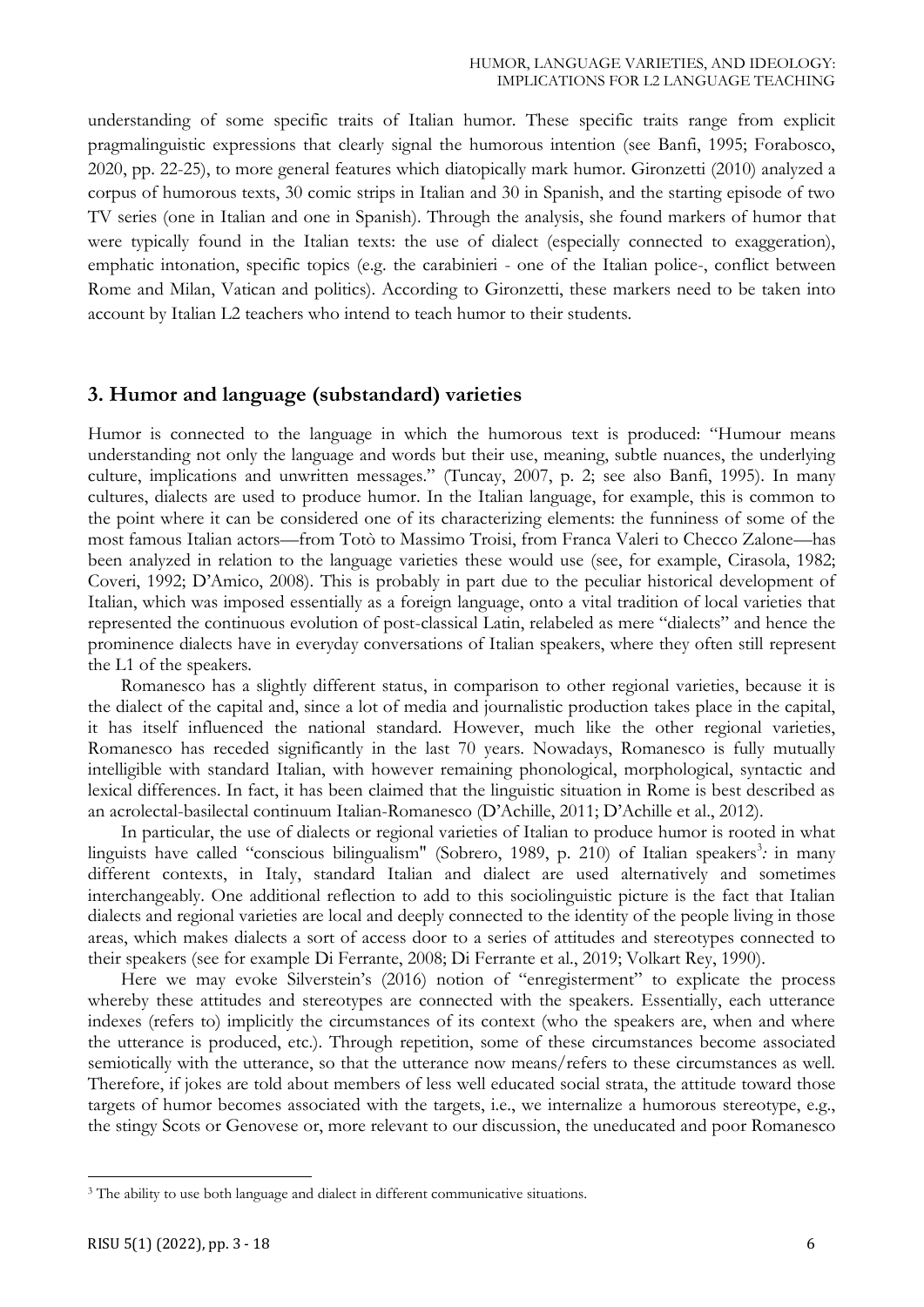or Irish Traveler speakers, both peripheral<sup>4</sup> (Davies, 1990), if for different reasons. For this reason, dialects and language varieties are perfectly suited for humorous jokes. This is true across the world as *ethnic humor*, is "a type of humor in which fun is made of the perceived behavior, customs, personality, or any other traits of a group or its members by virtue of their specific socio-cultural identity" (Apte, 1987, p. 28; Davies, 1990).

#### **3.1. Humor, language varieties, and stereotypes**

In particular, this type of humor is based on shared stereotypes about specific groups of people. Given that stereotypes "arise from basic mental structures and processes that allow people to simplify the world and thinking efficiently" (Operario & Fiske 2004, p. 133), mentioning a given origin comes attached with one or multiple qualities (i.e., stereotypes), connected to such origin. These stereotypes have often been "coded" to the extent they constitute opening lines of many jokes. For example, well known opening lines based on fixed stereotypes such as, "An Englishman, an Irishman and a Scotsman" or "Ci sono un americano, un francese e un italiano"<sup>5</sup> function both as signals of the speaker's intention to tell a joke and as a predictor of the encyclopedic knowledge that needs to be activated to understand it (see Nash, 1985).

Language varieties/dialects and humor are often used together and in a variety of different texts, including audiovisual texts, which have been investigated from the perspective of translation studies and dubbing as both language varieties and humor strictly depend on the specificity of their original socio-cultural context (see Chiaro, 2004, 2008; Minutella, 2016). Kolstoff (2000) suggests that dialects are "ideologically potent" (p. 81) and strictly connected to identity, so that they are used on screen to provide information about the character in terms of heritage, socio-economic status, etc. For example, consistently with this idea, in a study on *The Simpsons,* Ferrari and Straubhaar (2010) notice that in the Italian version, one of the characters is given a "Venetian accent, a factor that both increases the humor and seems to suggest 'genuine' belonging." (p. 95). Analyzing the same animated TV series, Barra (2007) notices that the characters who had an Italian/Italian American accent in the English version, when translated to Italian were dubbed as having accent in different Southern regional varieties of Italian according to a stereotyped criterion which is indicated by Barra (2007) as an "established custom" (*our translation*, p. 214) of connecting Sicilian accent to criminal characters and the Neapolitan accent to humorous ones. This suggests that while dialects may trigger humor because of the stereotypes they elicit, sometimes being humorous may itself be a stereotype attached to people of a given origin.

Moreover, an additional reason why dialects may trigger humor relates to the type of relationships among people from different places. In the case of Italy, for example, one of the *topoi* is the rivalry between Northern and Southern Regions, rooted in historical reasons that determined a marked divide in terms of development and infrastructure: Italy's most familiar narratives, both in literature and in the media, are often based on issues of North versus South. Such a divide is often the major source of both drama and comedy, since not only the portrayed characters usually reflect the incommensurable separation between the two areas, but they also present comical stereotypical traits highlighted through the conventional use of specific regional accents and expressions. (Ferrari & Straubhaar, 2010, p. 54)

Consistently with these reflections, in her study on the Italian dubbing of the animated film *Gnomeo & Juliet,* Minutella (2016) found that the opposition between the two Shakespearean families was indeed also presented, in the animated film, by attributing the garden gnomes respectively a northern and a southern accent. This clearly points at the "us vs. them ideology" (Van Dijk, 2000). On the use of Italian dialects in film, see Grochowska-Reiter (2016, 2020), Idini (2021), and Moccagatta (2011).

 $\overline{a}$ 

<sup>4</sup> Davies (1990) notes that the targets of ethnic jokes tend to be peripheral ethnic groups, both geographically and socially. This is true of Romanesco as well, which is spoken in the less affluent outskirts of Rome.

<sup>5</sup> The are an American man, a French man, and an Italian man.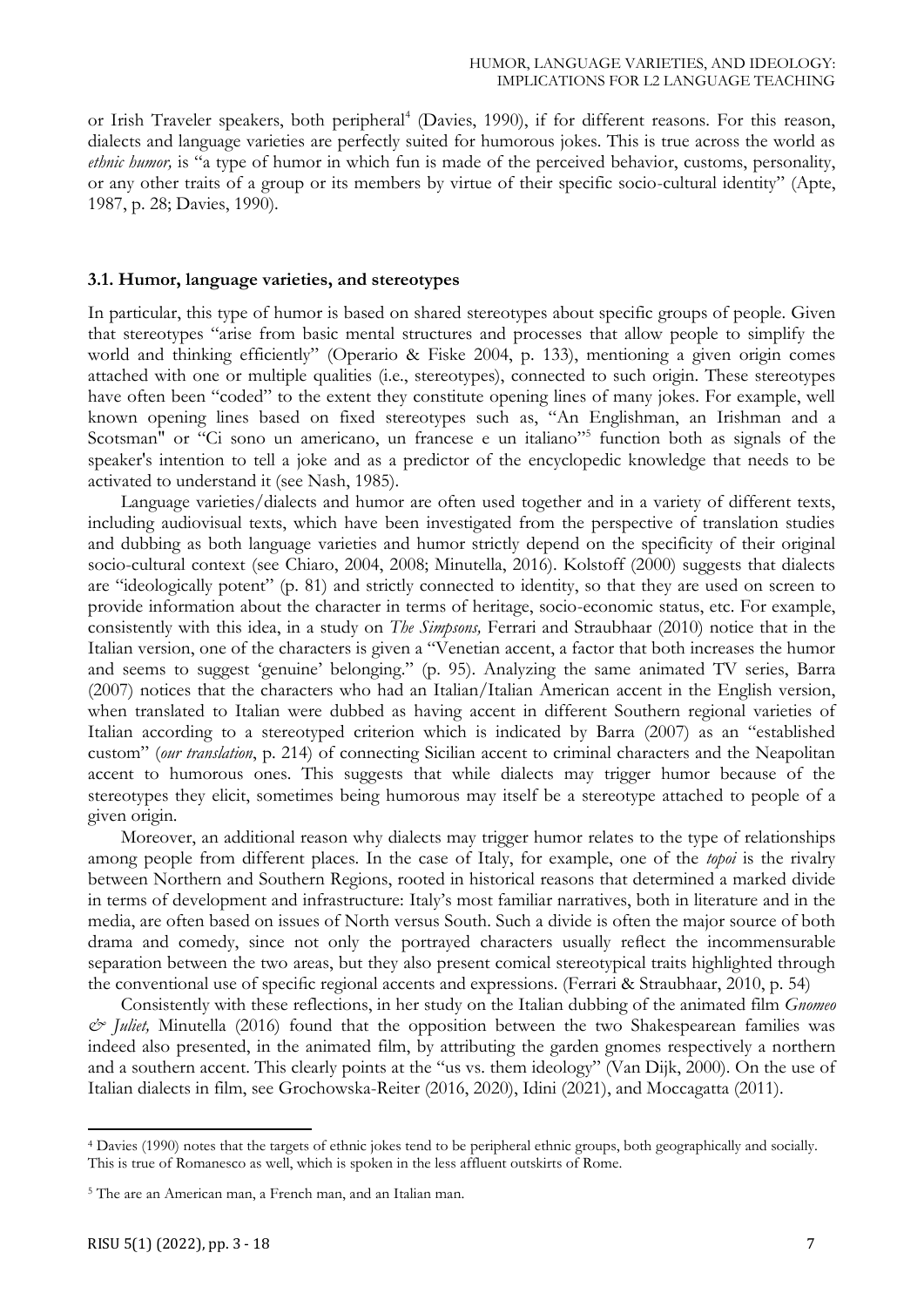## **4. Teaching with language varieties and humor**

Since dialect and regional variations are embedded in speakers' everyday exchanges, the exposure of learners to multiple language varieties has been largely advocated (see, for example, Gutierrez & Fairclough, 2006; Stollhans, 2020). Some studies have also found positive correlations between learners' exposure to linguistic diversity and language learning (see, for example, Bice & Kroll, 2019; Schoonmaker-Gates, 2017). One might play devil's advocate and ask why would the teacher tangle with what is essentially a text written and/or produced (partially or completely) in what is, linguistically speaking, a different language. That is a fair argument, but if one wants to expose the students to the reality of humor production at large in Italy, then dialectal humor is simply inevitable. As we saw, some of the greatest performers and comedians are very closely associated with regional varieties, in Italy and elsewhere.

Let us then consider a couple of examples, from *Un Americano a Roma* (An American in Rome), a film directed by Steno in 1954, and from *Snatch*, a film directed by Guy Ritchie (2000). Both are popular, mainstream movies, with wide audiences, which learners could reasonably encounter outside of a classroom setting. Before we turn to analyzing the passages, we must remember that humor is often hyperdetermined (Attardo, 1994, p. 267; 2021, p. 145); in particular, multimodal humor is by definition not restricted to a single modality. A common occurrence is that a multimodal humorous text presents several concurrent sources of humor which support and enhance each other. Let us consider an example from *Un Americano a Roma*: during the famous "maccaroni" scene, we see Alberto Sordi's character putting jam, mustard, yogurt, and milk on a slice of bread and then reacting with predictable disgust to the taste of this concoction. He also pronounces the names of these foodstuff with an "American" accent and produces an "English" sentence "What's the name of the mostarda" however code switching to Italian for the "mostarda" noun ("mustard"). He also comments in Romanesco: "Questa è la robba che magnano gli Americani, vedi?" ["This is what Americans eat, see?"] and in accented Italian "Robba sana, sostanziosa" [Italian: "Roba"; "Healthy stuff, substantial."] Visually the grimaces of disgust are impossible to miss and obviously humorous. After spitting the food back onto the plate, he comments in Romanesco: "Ammazza che zozzeria!" ["What a dirty thing!"] and then begins to eat the pasta on the table. Here we can identify at least the following sources of humor:

- 1. The incongruous combination of foodstuffs;
- 2. The incongruous attribution of the combination to the Americans;

3. The incongruity between the early positive comments (healthy, substantial stuff) and the latter negative ones ("what a dirty thing!");

4. The visual incongruity between the expected behavior of one eating and spitting the food in the plate as well as the grimace soft disgust [visual humor];

5. The shadow opposition (Chlopicki, 1987), i.e., an opposition that underlies the entire text, between the desire to be American and the Italian/Roman identity of the main character. This opposition is manifested in different ways, for example in the use of English during a self-directed monologue (the character is alone in the room when uttering the sentences).

#### **4.1. Me ma needs a caravan - Snatch**

The following scene from the film Snatch (2000), directed by Guy Ritchie, features a conversation between Turkey, a small-time illegal boxing promoter from East London, played by Jason Statham, and Mickey, an Irish Traveller, played by Brad Pitt. Turkey is trying to convince Mikey to do another match, but Mikey asks for a better caravan for his mother. The two are facing each other in a meadow: Turkey is with one associate whereas Mikey has several other men with him; the following dialog ensues: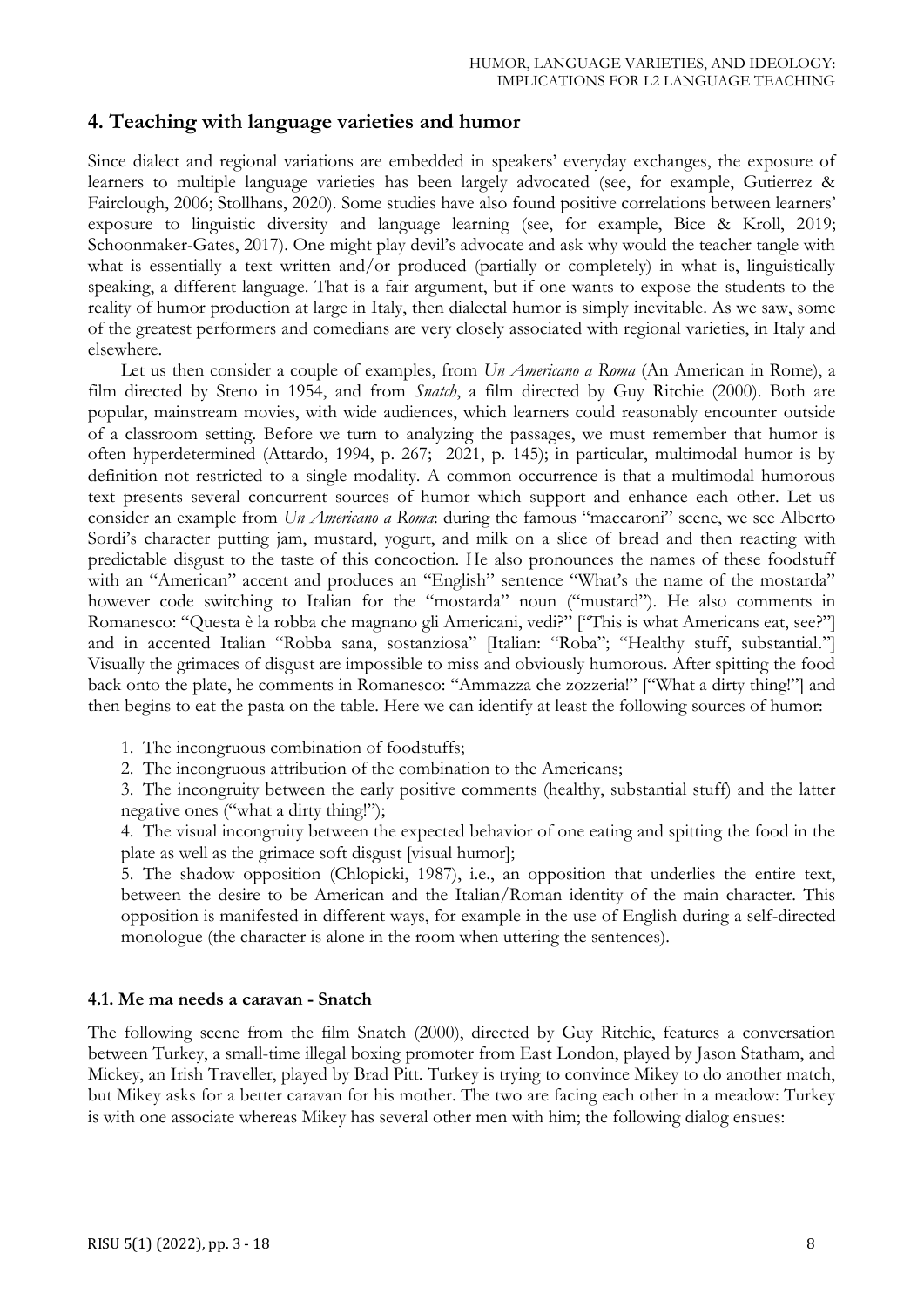*Turkey: Do you want to do it? Mickey: That depends. T: On what? M: On you buying this caravan. Not the rouge one. The rose. T: It's not the same caravan. M: Not the same fight. T: It's twice the size of the last one.*

*M: Turkish, the fight is twice the size. And me ma needs a caravan. I like to look after me ma. It's a fair deal. Take it. T: You're lucky we aren't worm food after your last performance. Buying a tart's mobile palace is a little fucking rich. (Mikey looks angry) I wasn't calling your mum a tart. I just meant...*

*M: Save your breath for cooling your porridge. And look she wants the Hector-2 roof lights, ah, the stylish ash-framed furniture and the scatter cushions with the matching shag-pile covering (inaudible whispering ) Right. And she's terrible partial to the periwinkle blue. Have I made myself clear?*

*T: Yeah, that's perfectly clear, Mickey. Just give me one minute to confer with my colleague. (They turn around) Did you understand a word of what he said?*

The example is particularly relevant for our analysis because Turkey, in the last line, reveals being as baffled by the speech of Mickey as the viewer is likely to be. Indeed, Pitt's performance is linguistically remarkable because the stylized Irish he is using, combined with the odd lexical choices borrowed from the caravan's brochure, would probably be hard to understand to most English speakers. Indeed, Mr. Pitt said so himself in an interview<sup>6</sup>: "I play this Irish gypsy, and the dialect is unintelligible, contrary to being trained to be clear and understood (…) I called and woke Guy [Ritchie] up and I said, 'Are you okay, if you can't understand your beautifully written dialogue?' And he said, 'Yep.'" (A clip from the movie can be viewed here: https://www.youtube.com/watch?v=ySyBMTo-1sc). The irony of course is that Turkey's English is itself accented (Cockney), but it is clear that Ritchie is making fun of Mickey's speech. A further dimension is added by the fact that Mickey and his companions are Irish Travellers (an Irish nomadic group similar, but unrelated to, the Roma), which explains their interest and expertise in the caravan. In conclusion, here too we find an opposition between a variety (closer to) the standard and a non-standard, peripheral variety, that is made fun of as incomprehensible. While there is no wordplay per se, unlike in the Italian example, the linguistic exuberance of Pitt's caravan monologue clearly hyperdetermines the humor, adding a second layer of play.

Since the dialect used in this scene is very hard to understand, it might look an odd choice for a language classroom. On the contrary, this seems a perfect example to accustom students with prosody and accent of these varieties that while hardly intelligible, can be still recognized and distinguished from others. The point is that by exposing students to these varieties, they will learn to recognize them and discriminate among them, broadening their overall linguistic competence (Di Ferrante et al., 2019).

#### **4.2. The Maranella ravine - An American in Rome**

When showing students isolated scenes from a longer film, some contextual information is necessary. In the example below, it is presented a scene from the Italian classic film *An American in Rome* (1954) (the same film of the macaroni scene described above). The protagonist of the example is Nando Mericoni, played by a famous Roman actor, Alberto Sordi. Nando is a young man who lives in Rome, in a low-income neighborhood, but he wishes he were born in Kansas City and he dreams about living in America one day. He (unsuccessfully) tries to eat, dress, and speak like an American. He acts as if he were an American – or, more precisely, according to a stereotyped ideas of Americans generated by Hollywood movies.

<sup>6</sup> Brad Pitt's interview: https://www.landmarkcinemas.com/movie-news/brad-pitt-panicked-about-his-dialect-in-snatch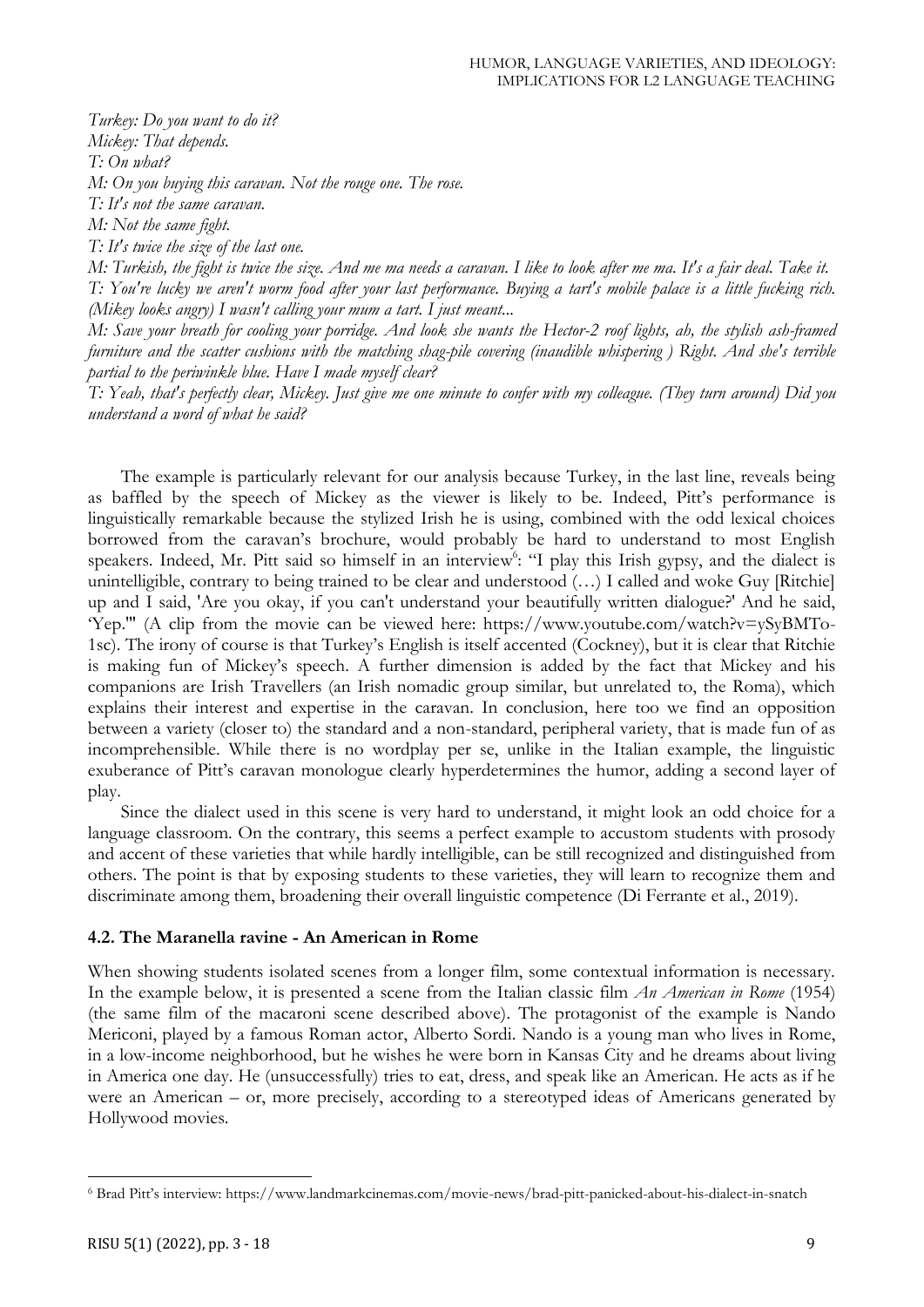In the scene we are going to analyze<sup>7</sup>, Nando wears some accessories which are typical of an American sheriff: the star positioned on the shirt and an American police hat with a badge. He is riding a motorcycle and both the outfit and his ride match the iconic image of Marlon Brando in the movie *The Wild One* (1953)*.*

It's a Sunday and Nando is riding toward the seaside with his girlfriend, Elvira. A middle-aged couple of elegantly dressed American tourists is traveling on the same road in a convertible car. They stop and attract Nando's attention to ask for information.

| Table 1. |  |
|----------|--|
|----------|--|

| Speaker  | <b>Dialogue Transcription</b>                                                                                                                                                           | Translation                                                                                                                                                                                  |
|----------|-----------------------------------------------------------------------------------------------------------------------------------------------------------------------------------------|----------------------------------------------------------------------------------------------------------------------------------------------------------------------------------------------|
| Elvira   | Nando andiamo non perde tempo.<br>Mariuccia c'aspetta a Castel Fusano                                                                                                                   | Nando, come on, Mariuccia is<br>waiting for us in Castel Fusano                                                                                                                              |
| Nando    | Modera modera modera Elvi modera.<br>Ma come abbiamo la fortuna di<br>conoscere due americani, questi<br>c'hanno pure la bandiera questi<br>vengono da Washington.                      | Relax, Elvi, relax. We have the<br>opportunity to meet two Americans,<br>these even have the flag, these come<br>from Washington.                                                            |
|          | I wanna take plain again [FAKE<br>AMERICAN] ammazza che<br>macchina oh Freccia d'argento. Hallo<br>you comanda<br>[TRANSLANGUAGING] agli<br>ordini americà. Polizia del Kansas<br>city. | I wanna take plain again [FAKE<br>AMERICAN] WOW what a car!<br>Silver arrow!<br>Hallo, you command, American! Yes,<br>sir. Kansas city police.                                               |
| American | uh we want to look for a little place<br>to good fish fish.                                                                                                                             |                                                                                                                                                                                              |
| Nando    | io non capisc americà [FAKE<br>AMERICAN].                                                                                                                                               | I don't understand, American.                                                                                                                                                                |
| American | we are looking for a good place for<br>fish.                                                                                                                                            |                                                                                                                                                                                              |
| Nando    | fi- adesso t'ho capito amerecà io ti<br>adoro ti voglio bene ma questa<br>confidenza non te la permetto ma chi<br>è fesso, oh qui ci sò le donne modera<br>americà modera               | Now I understand you, American, I<br>adore you, I love you, but this<br>familiarity is too much, who's an<br>idiot? [fish - fesso pun]; there are<br>women around, take it easy<br>American. |
| American | fish [IMITATES FISH]                                                                                                                                                                    |                                                                                                                                                                                              |
| Nando    | Ammazza come sei brutto americà.<br>Ho capito americà.                                                                                                                                  | Wow. you're very ugly, American.<br>Now I understood American                                                                                                                                |
| American | fish                                                                                                                                                                                    |                                                                                                                                                                                              |

<sup>7</sup> The scene can be retrieved at the 40th minute of the film. The scene analyzed here can also be retrieved at this link: https://www.youtube.com/watch?v=DT8mIeBws\_w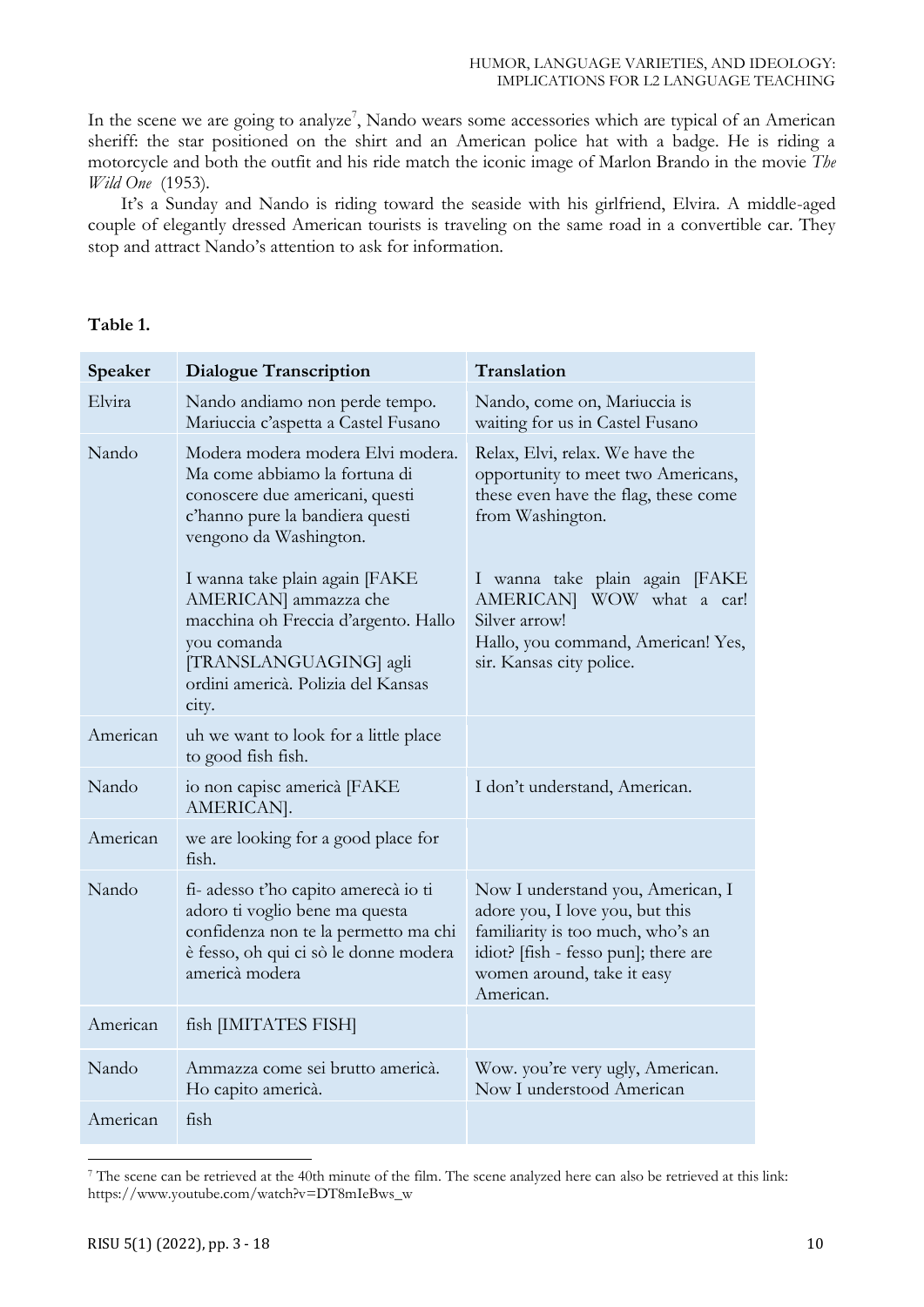| Nando               | pesce il pesce tu vòi il pesce vòi<br>magnà er pesce vòi magnà.                                                                                                                                                                                                                                                                   | Fish, fish, you want fish, you want to<br>eat fish.                                                                                                                                                                                                                                                                                               |
|---------------------|-----------------------------------------------------------------------------------------------------------------------------------------------------------------------------------------------------------------------------------------------------------------------------------------------------------------------------------|---------------------------------------------------------------------------------------------------------------------------------------------------------------------------------------------------------------------------------------------------------------------------------------------------------------------------------------------------|
| American            | Go [READING ON A PIECE<br>OF PAPER] Fiumicino [pronounced<br>with American accent]                                                                                                                                                                                                                                                |                                                                                                                                                                                                                                                                                                                                                   |
| Nando               | Fiumis--- pesce de fiume pesce de<br>fiume te vòi magnà mò t'o mo te<br>spiego americà                                                                                                                                                                                                                                            | River- fish from a river, you want to<br>eat fish from a river; I will explain it<br>to you, American                                                                                                                                                                                                                                             |
| Elvira              | Nando ma te vòi spiccià ma che stai a<br>fà, l'imbecille?                                                                                                                                                                                                                                                                         | Nando, hurry up, will you? What are<br>you doing? The imbecile?                                                                                                                                                                                                                                                                                   |
| Nando               | Americà io esplic you. [FAKE<br>AMERICAN] Attention attention.<br>You take la tua street e segui sempre<br>la tua main e non te poi sbaglien<br>alright alright<br>[TRANSLANGUAGING]                                                                                                                                              | American, I will explain it to you.<br>Attention, attention. You take your<br>street and you follow your hand and<br>you will not get it wrong, alright<br>alright                                                                                                                                                                                |
| American            | All I got from that was <i>right</i> , honey<br>but it must be turn right                                                                                                                                                                                                                                                         |                                                                                                                                                                                                                                                                                                                                                   |
| Wife                | Alright                                                                                                                                                                                                                                                                                                                           |                                                                                                                                                                                                                                                                                                                                                   |
| Nando               | In quella localization c'è l'Osteria del<br>Zozzetto attention non annà a destra<br>perché c'è il burrone della Maranella.<br>Alright alright<br>[TRANSLANGUAGING]                                                                                                                                                                | In that location is the Osteria del<br>Zozzetto, attention, don't take a<br>right, because there's the ravine of<br>the Maranella, alright, alright                                                                                                                                                                                               |
| American<br>tourist | That got past me, but there's two<br>right turns, two right turns                                                                                                                                                                                                                                                                 |                                                                                                                                                                                                                                                                                                                                                   |
| Nando               | two alright alright. I riepilogation<br>americà. You take la tua street e segui<br>sempre la tua main e non te poi<br>sbaglien. Alright alright.<br>[TRANSLANGUAGING]                                                                                                                                                             | two alright alright. I<br>summarization, Americà. You take<br>your street and always follow your<br>hand and you can't go wrong. Alright<br>alright.                                                                                                                                                                                              |
| American            | I don't know how many rights, this<br>fella is putting over. Anyhow,<br>regardless we keep right                                                                                                                                                                                                                                  |                                                                                                                                                                                                                                                                                                                                                   |
| Nando               | Alright alright Americà in quella<br>localization c'è l'Osteria del Zozzetto.<br>attention non annà a destra c'è il<br>burrone della Maranella. Alright<br>alright. [AMERICAN OFFERS<br>CIGARETTES]. Thank you very<br>much, non fumo in servizio. La<br>polizia del Kansas city non fuma in<br>servizio. Grazie dell'intenzione. | Alright, alright, in that location is the<br>Osteria del Zozzetto. Watch out,<br>don't take a right, there's the ravine<br>of the Maranella. Alright, alright.<br><b>[AMERICAN OFFERS</b><br>CIGARETTES].<br>Thank you very much, I don't smoke<br>on the job. The Kansas city police<br>does not smoke on the job. Thank<br>you for the thought. |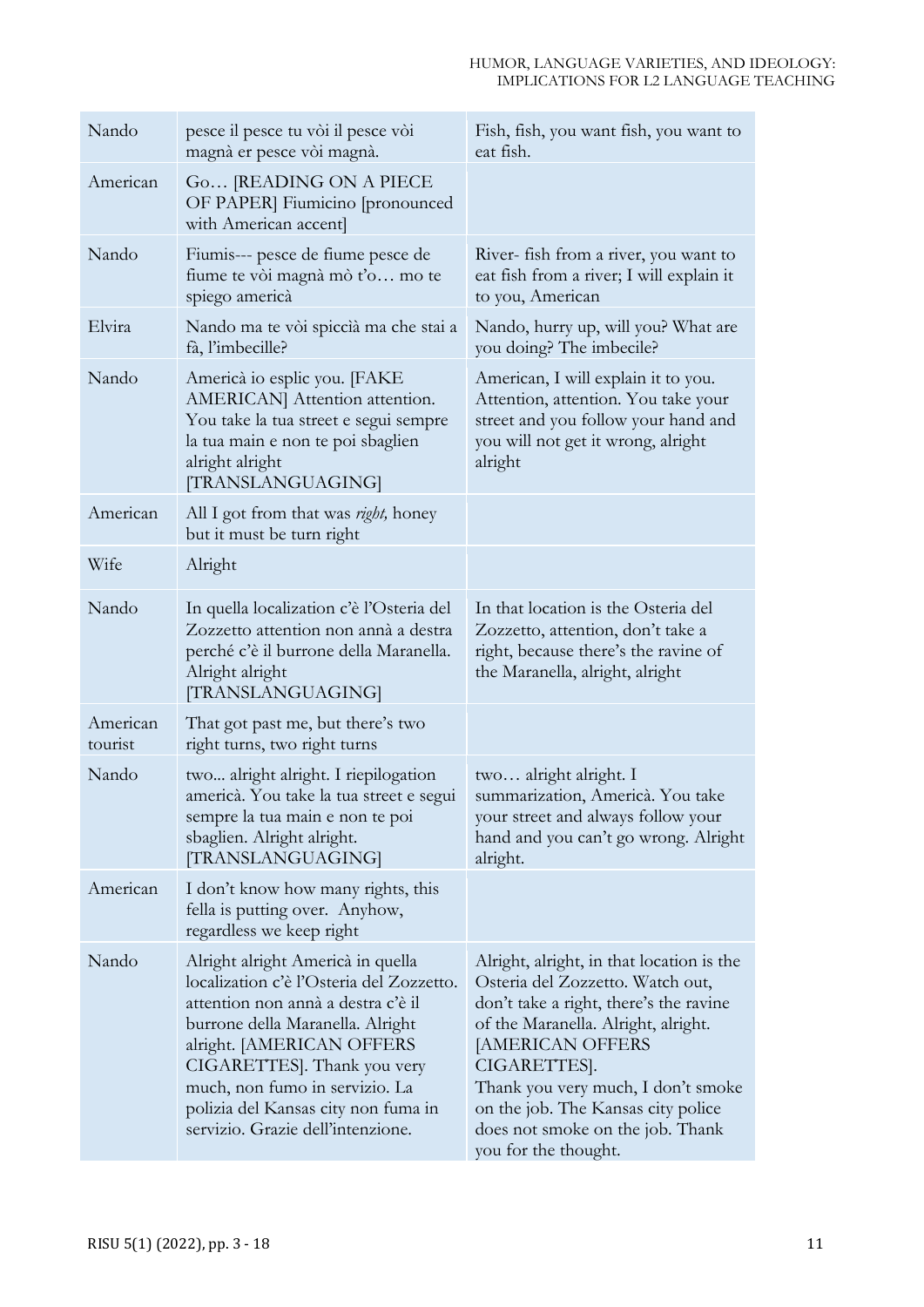In the scene transcribed above, multiple semiotic, linguistic, and pragmatic are at play simultaneously. As we saw, the Romanesco dialect is easily intelligible by Italian speakers, which makes it particularly suitable to be used in films and to be taught in the classroom. The language instructors who wish to show their students some typical traits of Romanesco, have plenty of material from this scene. They might focus on the definite article *er* in place of the Italian *il* when Nando says *er pesce* (the fish). From there, the way the article varies according to gender and number can be shown. Moreover, like Italian verbs, Romanesco verbs have three conjugations, but unlike Italian, the infinitive does not have the ending *-re,* as in *mangia-re, anda-re, spiccia-re, perde-re*. It turns out that the conjugations look truncated compared to Italian and have the tonic accent on the final syllable: *magnà, annà, spiccià, fà, piacé, finì*. 8 Students may also be prompted to observe how, when conjugating some verbs, like *potere* (can) and *volere* (want), Romanesco's forms are monophthongized: they lack the *u*, so that, for example, the Italian *puoi* is *pòi* and *vuoi* is *vòi.* The scene includes several such examples: *pesce de fiume te vòi magnà; non te poi sbaglien.* Clearly, from here students can be offered the possibility to use the Romanesco pronoun *te*  with these verbal forms and generate novel sentences. In terms of vocabulary, the scene is also rich in words that occur very frequently in the Romanesco dialect as it is (re)presented<sup>9</sup> in the *Commedia all'italiana: ammazza* and *zozzone* -- *zozzetto in our scene*, which is a variant of zozzone, with a different suffix *(-etto* in place of *-one*)-- have been recorded also by Grochowska-Reiter (2016) as typically present in the cinematic representation of the Romanesco dialect.

Looking at the humor in this scene, it is generated through multiple strategies, including the translanguaging between English and Italian and the creation of new words that mocks English morphology and pronunciation. For example, there are at least two occurrences of wordplay based on the two languages. The first, based on an assonance, when the American says *fish* and Nando understands *fesso* (stupid), probably under the assumption that he can understand American and that if a word is pronounced similarly to Italian, then the two words must be the same. The second wordplay is based on the American saying *Fiumicino*, which is a town close to Rome, famous for fish restaurants. The tourist pronounces *Fiumicino* as if it were an American word, so that the syllable -*ci-* is pronounced /sai/ instead of /tʃi:/ Nando probably only grasps the first part of the word and assumes it's *river* (*fiume* in Italian). These two examples also contribute to reinforce the representation of Nando's lack of education and its non-familiarity with foreign languages.

Nando embodies many stereotypes associated with being Roman along with those linked to low income and uneducated people. He is quite informal, he addresses the tourist with *americà,* which is the dialectal version for *American*; he is quite arrogant and bossy: *ammazza quanto sei brutto, americà* [American, you are very ugly!] but perhaps he is unaware of his ignorance. When providing directions, he mixes Romanesco with fake American based on morphosyntactic play where English suffixes are attached to Italian words: *riepilogation* (riepilogo + -tion), *localization* [località + -tion] *sbaglien* [sbaglià + en] or words are just modified to mimic an English sound: *I esplic you* for *I am going to explain to you* (Italian = io ti spiego). Finally, he connects a few English content words with Italian solutions to fill the gap for the English words he does not know: *you take* **la tua** [your] *street* **e segui sempre la tua** [and always keep your] *main* **e non te pòi** *sbaglien* [and you can't go wrong].

 $\overline{a}$ 

<sup>8</sup> Those verbs whose tonic syllable is followed by the endings *-ne* and *-ce* and those verbs that are slippery words in Italian constitute an exception: *perde*, *rompe.*

<sup>&</sup>lt;sup>9</sup> "... we can't expect that cinema would completely rely on the dialect which is a limited and circumscribed code. It is necessary to find the right balance between expressive values and communicative reasons, namely **between dialect and its representation"** (*our translation and our bold*, Grochowska-Reiter, 2016, p. 66)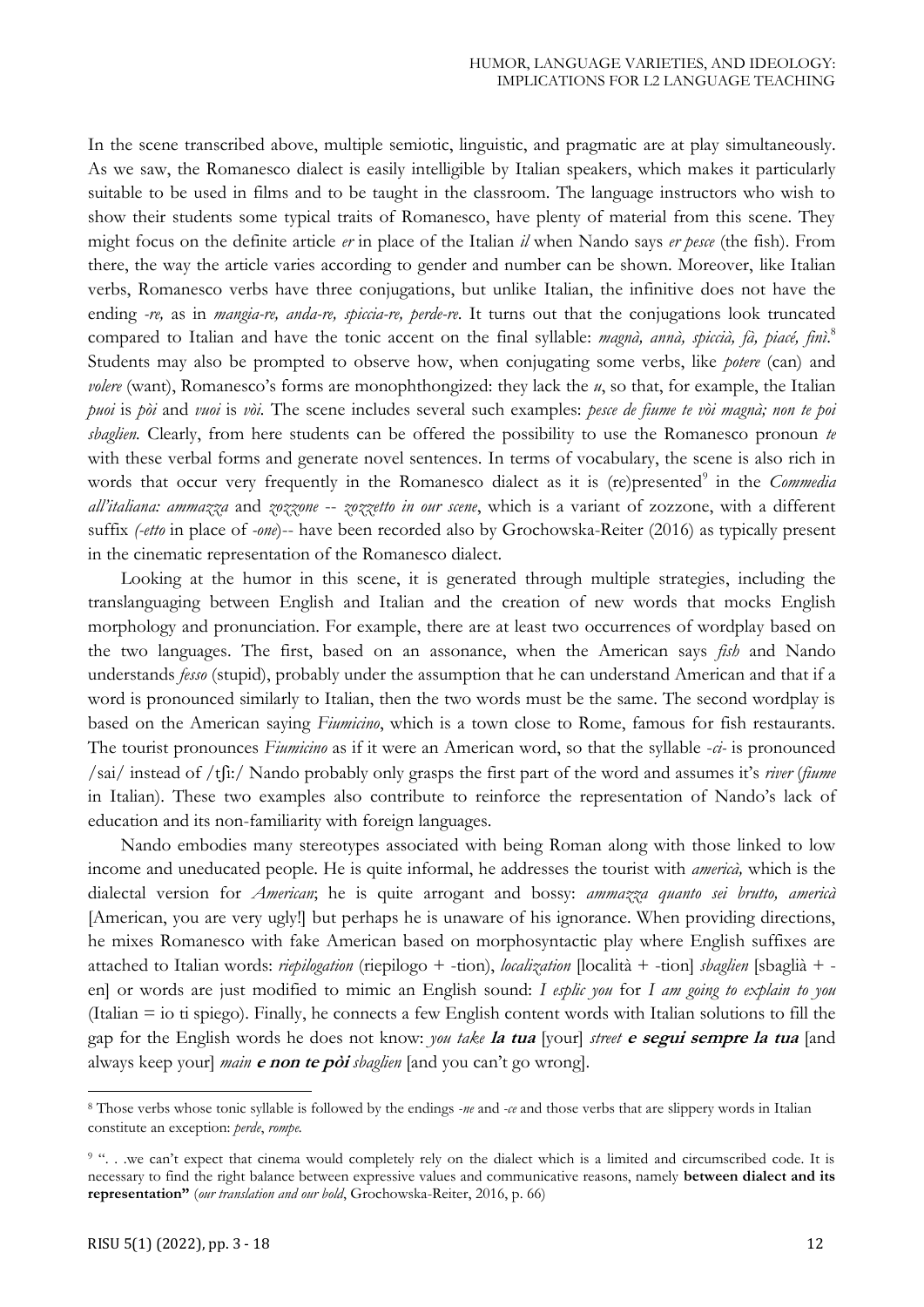#### HUMOR, LANGUAGE VARIETIES, AND IDEOLOGY: IMPLICATIONS FOR L2 LANGUAGE TEACHING

As we mentioned earlier, several sociolinguistic studies found that dialect speakers (as opposed to speakers of standard or near-standard varieties) are perceived as linked to low socio-economic and socio-cultural status: "the way in which a character speaks will correlate directly with their social and geographical background, and as audiences or readers we are accustomed to using these clues to help us understand the film or novel" (Hodson 2014, pp. 5-6). Interpreting Mericoni as a "connoisseur of the American world as represented in American cinema of which he is fervent devotee." (Wikipedia, [https://en.wikipedia.org/wiki/An\\_American\\_in\\_Rome,](https://en.wikipedia.org/wiki/An_American_in_Rome) accessed Sept. 25th, 2021) is to distort the parodic subject: the film portrays a bitter representation of Nando Mericoni as a naive, poor, uneducated provincial who tries to pretend that he knows English and the mores of Americans (specifically, of Kansas)<sup>10</sup>, while he speaks no English and his experience of Americans is limited to watching American films. Part of the hilariousness of this scene depends on the translanguaging that Nando uses by mixing dialect, fake American English, and English. While he gives direction, the only English words that are actually intelligible are *street,* and *alright*. Twice Nando warns the tourists not to turn right because there is the Maranella ravine and it is dangerous; unfortunately, the warning is totally conveyed in Romanesco: *attention non annà a destra che c'è il burrone della Maranella*, which makes it impossible for the monolingual American to understand it. Ironically, in fact, he tells his wife "all I got from that was *right*, honey, but it must be *turn righ*t". Nando pronounces the pair *alright alright* six times in this short scene and as he is giving directions, the poor American tourist cannot be blamed for believing that the direction to take is the opposite of what he is actually told. The miscommunication will result in the American tourists turning right and injuring themselves.

In sum, it should be clear that the Romanesco in this scene can be observed and taught at a plain linguistic level but for the scene to be really understood and the humor competence to be fully acquired, it is necessary to also show the ideological level. Not to take this into consideration would result in the mis- or null understanding of the scene and its humorous component. Nando Mericoni is poor (his motorcycle was acquired from a wrecker), uneducated (he does not speak a foreign language or Standard Italian, for that matter), but at the same time he pretends to be a Kansas city police officer (in Rome!) and that he speaks English. The Americans are similarly presented as stereotypically rich (they drive a fancy car) and rigidly monolingual expecting Italians to speak English. The only character that is not presented parodically is Mericoni's girlfriend, Elvira, whose only line is pointedly to remind the audience that Nando is acting like an idiot.

## **5. Final remarks**

This work is based on three fundamental factors: (1) Official agencies that both in Europe and in the United States regulate the standards for language teaching include humor and language varieties among the competences to be acquired by Lx learners. (2) Humor and language varieties are often used simultaneously and interdependently. (3) In addition, they both are implicitly attached to a series of connotations and ideologies through a series of semantic and pragmatic relations.

The objective of this work has then aimed at answering a fundamental question: How to teach humor competence under the full-fledged definition presented by CEFR and ACTFL, and discussed above? We have argued that in order to be able to fully understand humor produced in a foreign language and culture, learners should be exposed to the linguistic features of humor and language varieties as well as to the stereotypes and ideologies they carry. This is necessary not just not to lose

<sup>&</sup>lt;sup>10</sup> Interestingly, in 1955 Alberto Sordi, the actor who played Nando Mericoni, flew to the United States and was given Kansas City honorary citizenship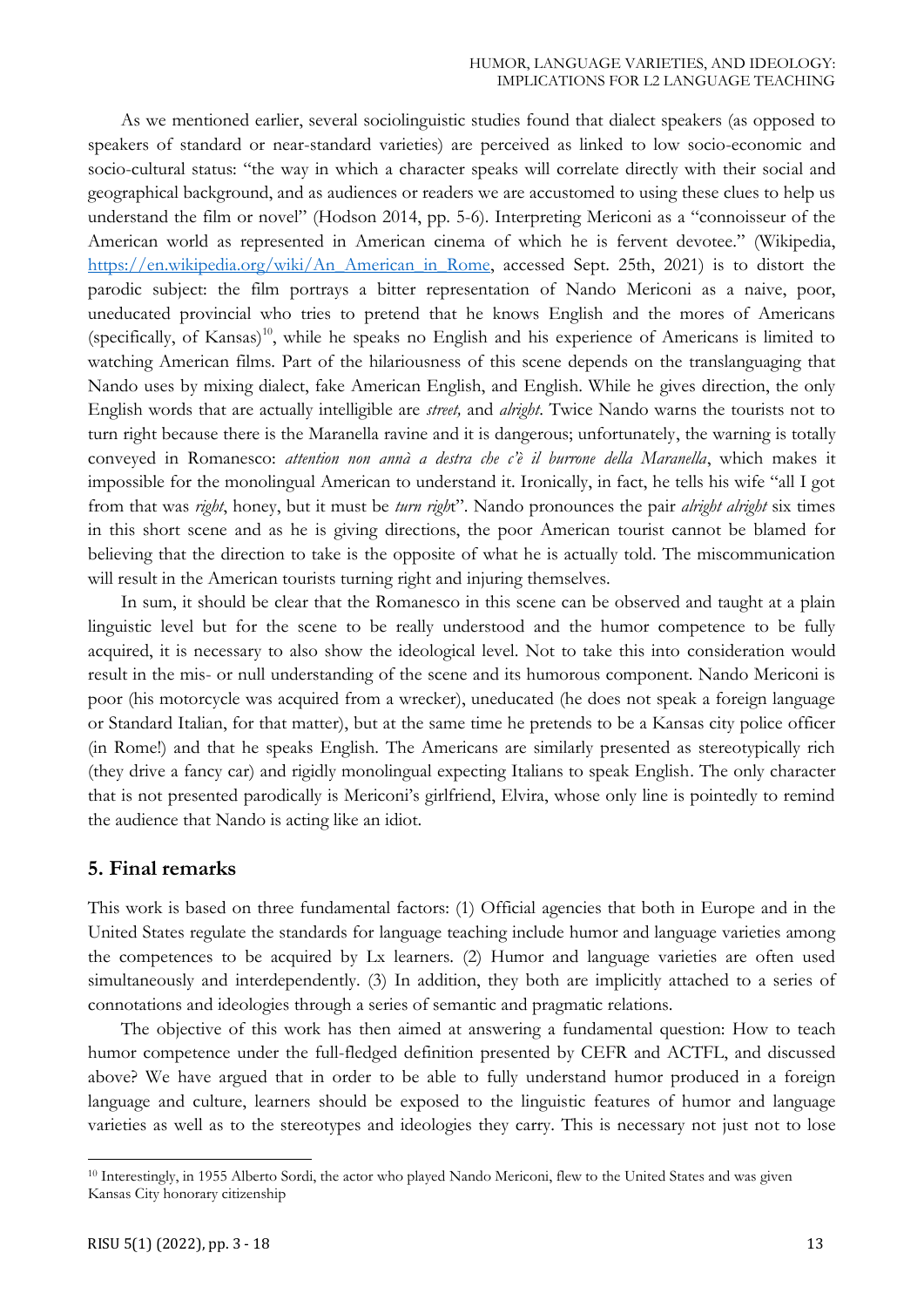linguistic material in translation, but also to make the new users of a language acquainted with content that is not explicitly expressed because it is an inherent part of the encyclopedic knowledge and culture of the native speakers of that language.

Our examples from two different films, one presenting varieties of English and the other a variety of Italian with some translanguaging with (fake) American English, represent two instruments that could be effectively used in the language classroom to raise issues of language varieties and their relations with humor. We further suggest that teaching the language alone, even providing translations and grammar information does not suffice to grant a full understanding of the communicative event. Using the dialect is a precise choice, which is inherently contrasted with using the standard language and it is necessary that teachers involve the students in discovering and interpreting the entailments of such contrast. In particular, the ideological undercurrents vehiculated by the humorous stereotypes need to be made explicit, lest the learners misunderstand some of the points of the humor: in our examples, the casting of characters such as Nando Mericoni and Mickey as peripheral and thereby as others that can be mocked for their poverty and lack of education.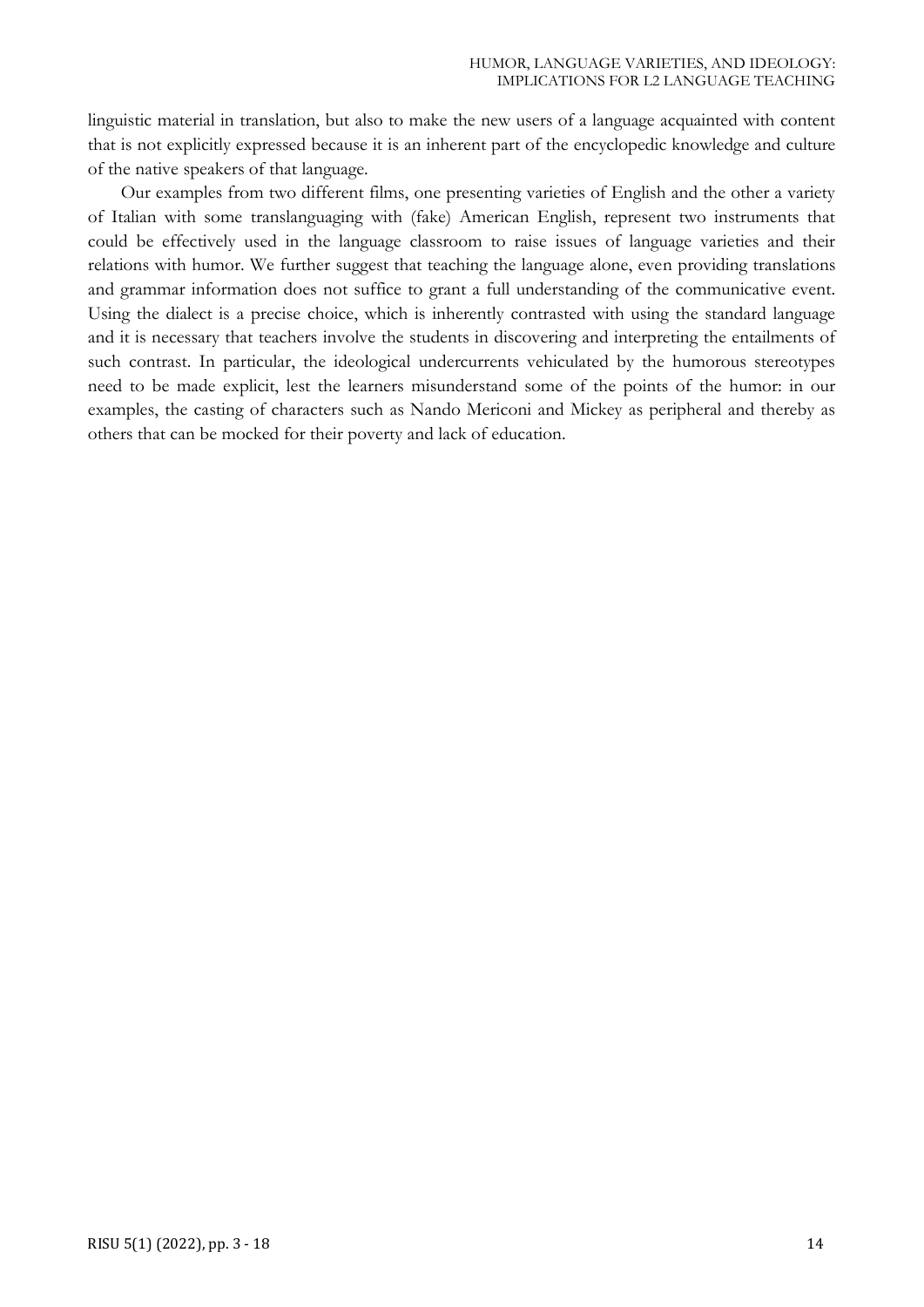## **References**

- ACTFL (2012). *ACTFL proficiency guidelines 2012*. American Council on the Teaching of Foreign Languages
- Apte, M.L. (1987). Ethnic humor versus "sense of humor" an American sociocultural dilemma. *American Behavioral Scientist, 30*(3), 27-41.
- Attardo, S. (1994). *Linguistic theories of humor*. Mouton de Gruyter.
- Attardo, S. (2001). *Humorous texts*. Berlin: Mouton De Gruyter.
- Attardo, S. (2020). *The linguistics of humor: An Introduction*. Oxford University Press.
- Banas, J. A., Dunbar, N., Rodriguez, D., & Liu, S. J. (2011). A review of humor in educational settings: Four decades of research. *Communication Education, 60*(1), 115-144.
- Banfi E. (1995) (Ed.) *Sei lezioni sul linguaggio comico*. Dipartimento di Scienze Filologiche e Storiche, Trento.
- Barra, L. (2007), Springfield, Italia. Slittamenti e conversioni di senso nell'adattamento italiano di una serie televisiva statunitense. *Studi culturali IV*(2), 207-231.
- Bell, N. D. (2007). How native and non-native English speakers adapt to humor in intercultural interaction. *Humor, International Journal of Humor Research, 20*(1), 27-48.
- Bell, N. (2014). Second language acquisition. In S. Attardo (Ed.), *Encyclopedia of Humor Studies* Vol. 2 (pp. 672-273). SAGE Publications.
- Bell, N. D. & Pomerantz, A. (2016). *Humor in the Classroom: A Guide for Language Teachers and Educational Researchers.* Routledge.
- Bice, K., & Kroll, J. F. (2019). English only? Monolinguals in linguistically diverse contexts have an edge in language learning. *Brain and Language,* 196, 1-12. https://doi.org/10.1016/j.bandl.2019.104644
- Chiaro, D. (2004). Investigating the perception of translated verbally expressed humour on Italian TV, *ESP Across Cultures*, 1*,* 35–52.
- Chiaro, D. (2008). Where have all the varieties gone? Chiaro, D. (2008). Where have all the varieties gone? The vicious circle of the disappearing act in screen translations. *Dialects for All Seasons*, 9- 25.
- Chlopicki, Wladyslaw. 1987. An application of the script theory of semantics to the analysis of selected polish humorous short stories. Unpublished M.A. Thesis. Purdue University, West Lafayette, IN.
- Cirasola, N. (1982). *Da Angelo Musco a Massimo Troisi: il cinema comico meridionale*. Bari: Edizioni Dedalo
- Council of Europe (2020). *Common European Framework of Reference for Languages. Learning, teaching, assessment – Companion volume*. Council of Europe Publishing, Strasbourg, available at www.coe.int/lang-cefr.
- Coveri, L. (1992). I dialetti della "Nuova commedia all'italiana". *Italianistica Scandinava, 2*(4), 75-96.
- D'Achille, P. (2011). Italiano di Roma. https://www.treccani.it/enciclopedia/italiano-diroma\_%28Enciclopedia-dell%27Italiano%29/
- D'Achille, P., Stefinlongo, A. & Boccafurni, A. M., (2012). *Lasciatece parlà: il romanesco nell'Italia di oggi*. Carocci.
- D'Amico, M. (2008). *La commedia all'italiana. Il cinema comico in Italia dal 1945 al 1975.* Il Saggiatore.
- Davies, C. (1990). *Ethnic humor around the world: A comparative analysis.* Indiana University Press.
- Deneire, M. (1995). Humor and foreign language teaching*. Humor, International Journal of Humor Research, 8*(3), 285-298. https://doi.org/10.1515/humr.1995.8.3.285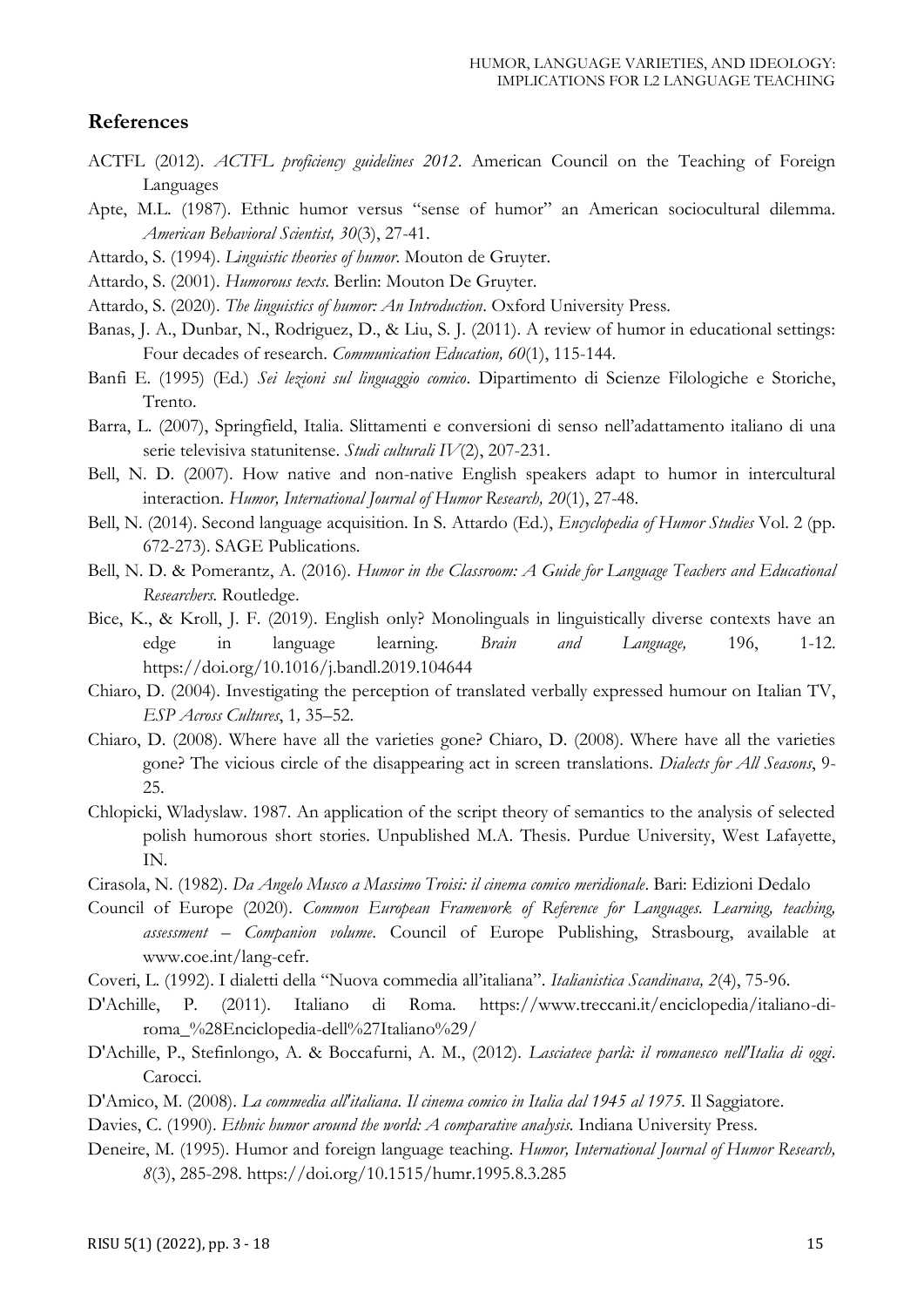- Di Ferrante, L. (2008). *Spazi Linguistici in cambiamento. Un'indagine di matched guise a Milano, Napoli e Roma*. Tesi di Dottorato. Università per Stranieri di Siena.
- Di Ferrante, L., Pizziconi S., Ferrarotti, L. (2019). Language perception of foreign and local accents. The linguistic field theory. In C. Ruggiero, H. Arslan, & G. Gianturco (Eds.) *Contemporary Approaches in Social Science Researches*. E-BWN.
- Ferrari, C., and Straubhaar, J. (2010). *Since When Is Fran Drescher Jewish? Dubbing Stereotypes in The Nanny, The Simpsons, and The Sopranos.* University of Texas Press.
- Forabosco, G. (2020). *Il settimo senso. Psicologia del senso dell'umorismo (con istruzioni per l'uso).* Tarka.
- Frymier, A. B., & Wanzer, M. B. (2021). Humor competence in the classroom. In Strick, M. & Ford, T. E. (Eds.). *The Social Psychology of Humor,* (pp. 130-147)*.* Routledge.
- Gironzetti, E. (2010). L'umorismo nella didattica dell'italiano per stranieri: proposte didattiche. *Italiano LinguaDue 2*. Università degli Studi di Milano.
- Grochowska-Reiter, A. (2016). C'era una volta un milanese, un romano e un siciliano, ovvero come parlava il cinema italiano degli anni del boom. *Studi@ Naukowe 35*, 66‐72.
- Grochowska-Reiter, A. (2020). La commedia italiana come specchio di lingue e dialetti. *Quaderni del CSCI: rivista annuale di cinema italiano*, (16), 17-25.
- Gutierrez, M., & Fairclough, M. (2006). Incorporating linguistic variation into the classroom. In R. Salaberry & B. Lafford (Eds.), *The Art of Teaching Spanish*. Second language acquisition from research to practice (pp. 173‐191). Georgetown University Press.
- Hodson, J. (2014). *Dialect in film and literature*. Macmillan International Higher Education.
- Kozloff, S. (2000). *Overhearing film dialogue*. University of California Press.
- Idini, M. (2021). Travolta da un insolito destino: la lingua filmata nell'azzurro mare del cinema, oggi. *Lingue e culture dei media, 5*(1), 57-114.
- McMorris, R. F., Boothroyd, R. A., & Pietrangelo, D. J. (1997). Humor in educational testing: A review and discussion. *Applied Measurement in Education, 10*(3), 269-297.
- Martin, D. M., Preiss, R. W., Gayle, B. M., & Allen, M. (2006). A meta-analytic assessment of the effect of humorous lectures on learning. In B. M., Gayle, R.W. Preiss, N. Burrell, & M. Allen (Eds.), *Classroom communication and instructional processes: Advances through meta-analysis,* (pp. 295-313). Earlbaum.
- Minutella, V. (2016). British Dialects in Animated Films: The Case of 'Gnomeo & Juliet' and its Creative Italian Dubbing. *Status Quaestionis*, (11).
- Moccagatta, R. (2011). La lingua salvata: dialetti, gerghi e umori regionali. In Canova G., Farinotti L. (Eds.), *Atlante del cinema italiano. Corpi, paesaggi, figure del contemporaneo*, (pp. 285-299). Garzanti.
- Nash W. (1985), *The language of humor.* Longman.
- Operario, D., & Fiske, S. T. (2004). Stereotypes: Content, Structures, processes, and context. In M. B. Brewer & M. Hewstone (Eds.), *Social cognition* (pp. 120–141). Blackwell Publishing.
- Reddington, E. (2015). Humor and play in language classroom interaction: A review of the literature. *Studies in Applied Linguistics and TESOL, 15*(2), 22-38.
- Raskin, V. (1985). *Semantic mechanisms of humor.* D. Reidel
- Tuncay, H. (2007). 'Welcome to HELL: Humour in English language learning'. *Education Resources Information Centre Online submission* (ED499225), 1–11.
- Schmitz, J. R. (2002). Humor as a pedagogical tool in foreign language and translation courses. *HUMOR: International Journal of Humor Research, 15*(1), 89-114.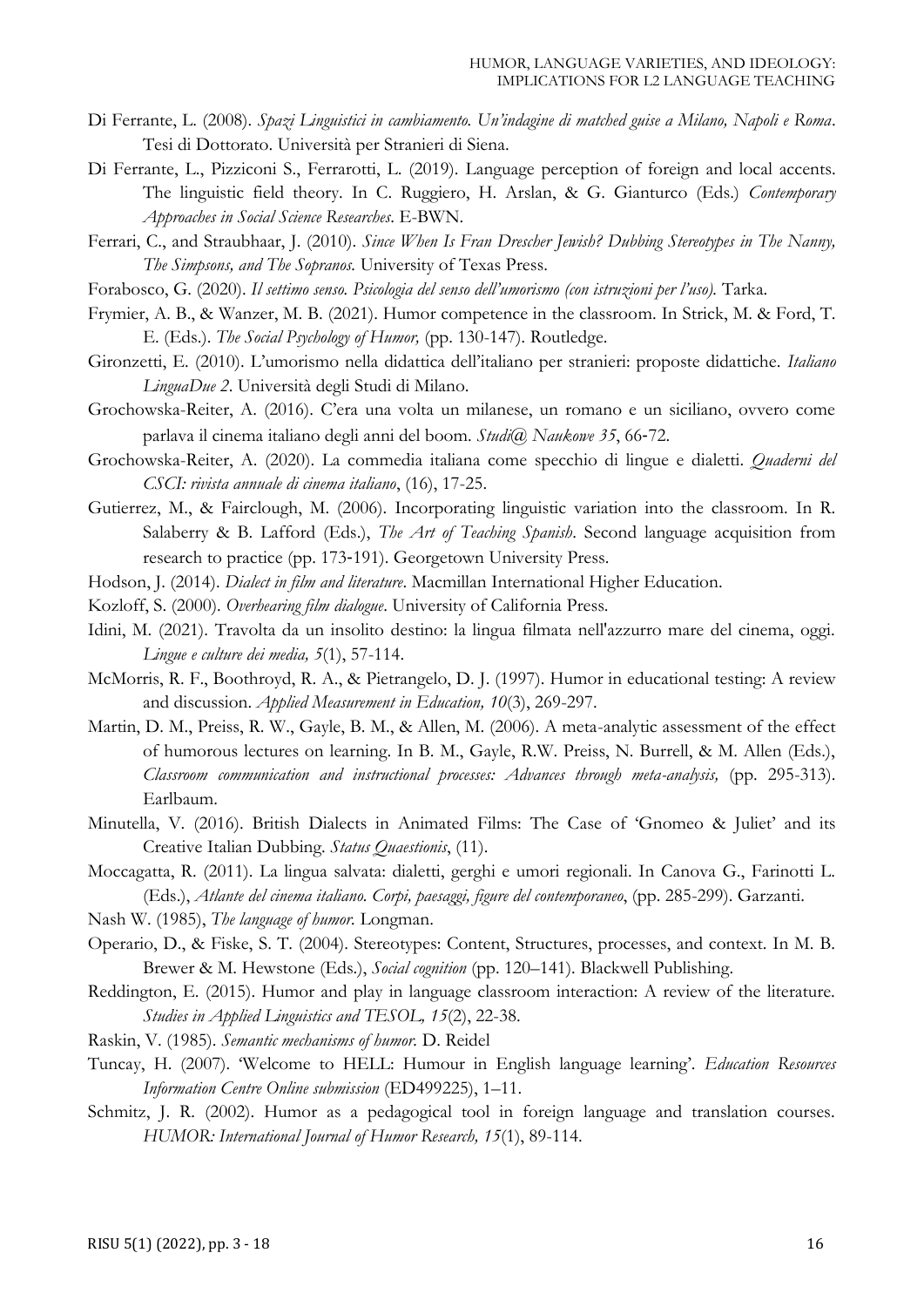- Schoonmaker-Gates, E. (2017). Regional Variation in the Language Classroom and Beyond: Mapping Learners' Developing Dialectal Competence. *Foreign Language Annals, 50(*1), 177–194. https://doi.org/10.1111/flan.12243
- Silverstein, M. (2016). The "push" of Lautgesetze and the "pull" of enregisterment. In N. Coupland (Ed.), *Sociolinguistics. Theoretical debates* (pp. 37–67). Cambridge University press.
- Sobrero, A. A. (1989). "Diamo acqua" al bilinguismo consapevole. *Italiano e Oltre*, IV(5), 210.
- Stollhans, S. (2020). Linguistic variation in language learning classrooms: considering the role of regional variation and 'non-standard' varieties. Languages, Society and Policy https://doi.org/10.17863/CAM.62274
- Van Dijk, T. A. (2000). Ideology and discourse. English version of an internet course for the Universitat Oberta de Catalunya (UOC). July 2000. Retrieved from: http://www.discourses.org/download/books/
- Vega, G. (1989) Humor Competence: The fifth component. Unpublished master's thesis. West Lafayette, Purdue University.
- Vega, G. (1990, March). Humor competence: The fifth component. Paper presented at the Annual Meeting of Teachers of English to Speakers of Other Languages, San Francisco, CA.
- Volkart-Rey, R. (1990). *Atteggiamenti linguistici e stratificazione sociale. La percezione dello status sociale attraverso la pronuncia. Indagine empirica a Catania e a Roma.* Bonacci.
- Wagner, M., & Urios-Aparisi, E. (2011). The use of humor in the foreign language classroom: Funny and effective? *HUMOR: International Journal of Humor Research*, 24(4), 399-434.